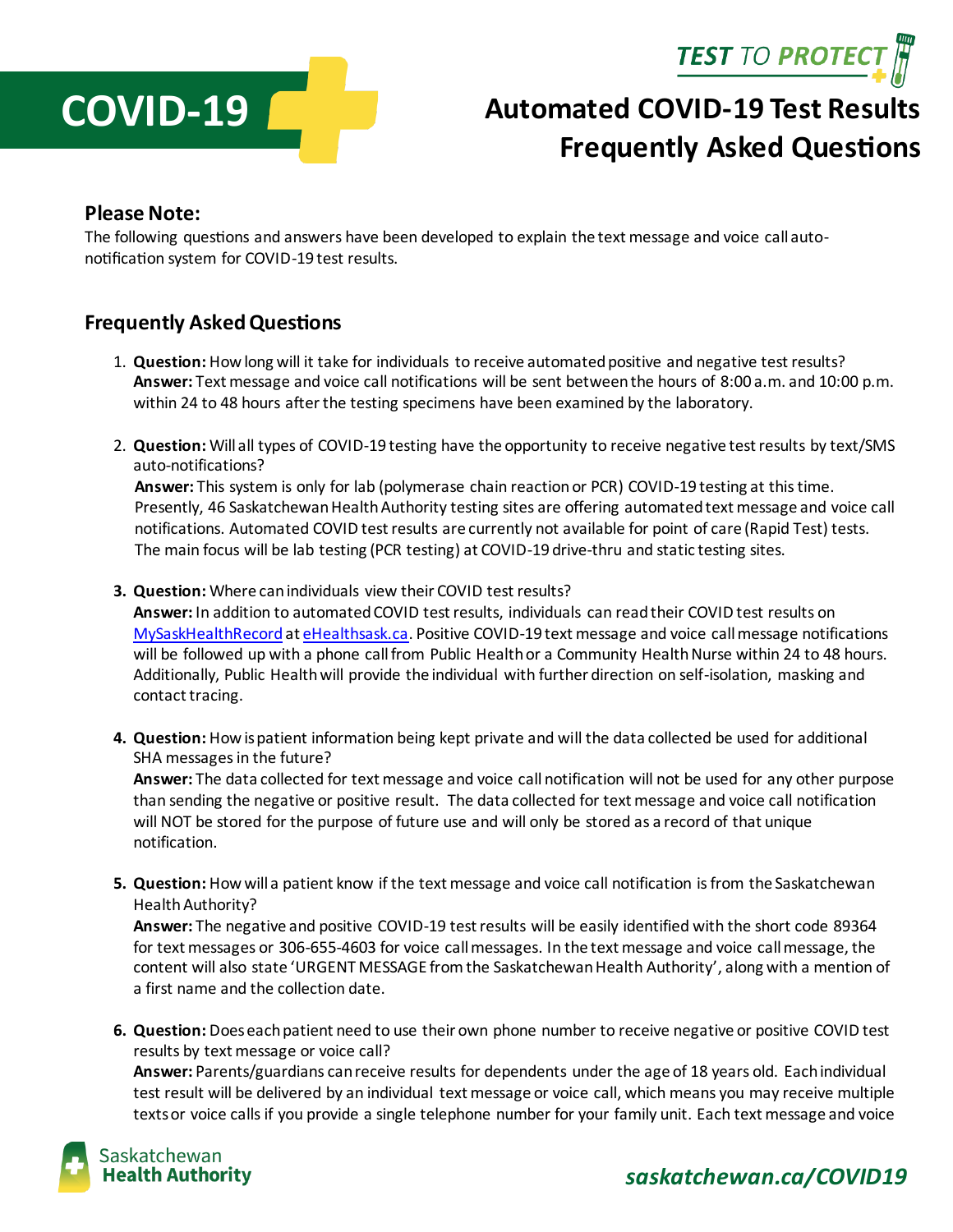**TEST TO PROTECT** 



# **Automated COVID-19 Test Results Frequently Asked Questions**

call message will be identified by the first name of the individual who has tested positive.

**7. Question:** Is a patient able to receive positive or negative COVID test results by text message and voice call to a telephone number that is not theirs(i.e.: receiving test results for a family member or friend who does not have a phone)?

**Answer:** It is up to the patient to determine which phone number they choose to provide the SHA and how they wish to receive their result. The patient also needs to understand the privacy risks of sending their information to someone else's telephone, as well as if the receiver deletes it and doesn't tell the intended recipient that the message was received. This action is not recommended – we recommend they send the test results to their own phone providing they have one.

**8. Question:** Will this system work with any phone number?

**Answer:** Anyone with a North American phone (i.e. Canada or U.S.)will be able to receive a text message or voice call. Theremay be a cost for U.S. phones (possibly some non-Saskatchewan phones), depending upon the individual's telephone plans.

**9. Question:** Will there be a charge to receive positive or negative COVID-19 test results by text message or voice call?

**Answer:** The Saskatchewan Health Authority does not charge to send any COVID-19 test result. Whether your telephone provider charges you will depend upon your phone plan. If you are not charged for sending and receiving text messages to your friends and family than you will most likely not be charged. If you answer a cell phone call from outside your local calling area, there may be a long distance charge.

**10. Question:** Will this auto-notification system work with all cellular phones (Apple, Android, and Blackberry) and telephones?

**Answer:** Yes auto-notification will work with any mobile device or telephone that is capable and setup to send and receive text messages or voice calls. Telephones that use landlines will not receive text messages.

- **11. Question:** What if I have set up to block anonymous texts on my cellphone or telephone? **Answer:** To receive your result via text message or voice call you will need to change your anonymous text message/call blocking settings on your phone, as the message will be coming from the SHA number 89364 or 306-655-4603 but it may not be a number your phone is set to recognize.
- **12. Question:** What if my results show up on my phone display and others see? **Answer:** If you receive your test result through text message, your result could be displayed on your phone's screen through a text message by anyone who has access to your phone. Please adjust the settings of your phone to meet your privacy preferences.
- **13. Question:** Who is assisting with the distribution of the negative and positive COVID-19 text message and voice call test results and how long do they keep the data that is collected? **Answer:** A third party is assisting with the distribution of all COVID-19 text message and voice call test results. The data is kept in a Canadian data centre for 60 days after the notification is sent.
- **14. Question:** Whydoes the data collection for the negative and positive COVID-19 test result auto-notifications



### *saskatchewan.ca/COVID19*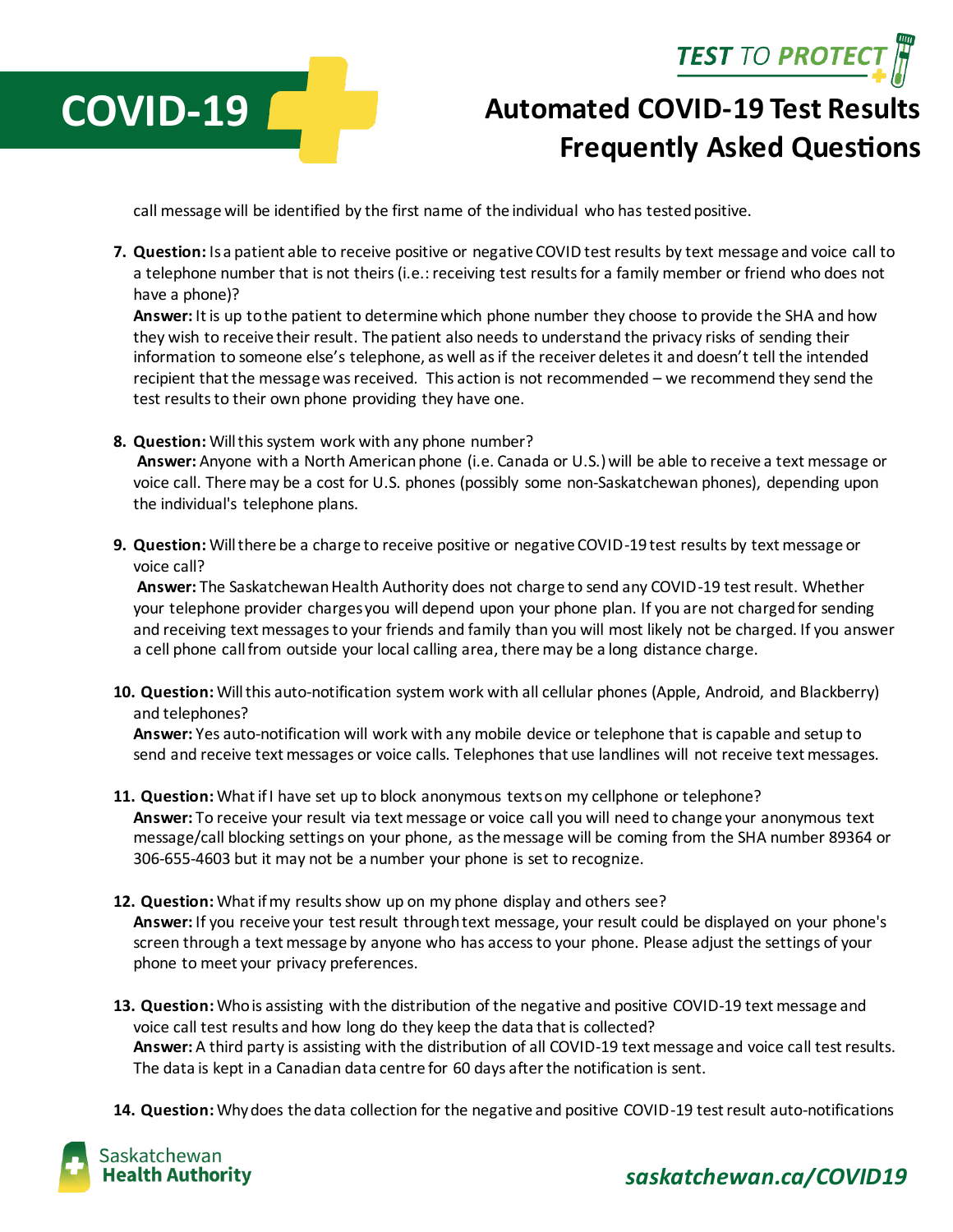**TEST TO PROTECT** 



# **Automated COVID-19 Test Results Frequently Asked Questions**

not include all of the testing sites across Saskatchewan and only the selected 46 testing sites? **Answer:** Phase one of implementation is the 46 SHA test sites that have established practices for using the electronic requisition form which will allow us to collect the data needed to provide an automated result to the patient. We will be closely evaluating this new process and will look for opportunities to expand if needed.

15. **Question:** What if I have a negative test result, can I stop any isolation requirements? **Answer:**Once you have received your negative test result, if you have symptoms of COVID 19, even if they are mild, you will need **SELF-ISOLATE** until your symptoms have been gone for 48 hours.

If you are returning from travel outside of Canada refer t[o Government of Canada COVID-19: Travel, testing,](https://travel.gc.ca/travel-covid)  [quarantine and borders](https://travel.gc.ca/travel-covid) for the latest requirements.

If you have **NO** symptoms after 48 hours and have **NOT** been deemed a close contact by Public Health you do not need to isolate. Please monitor for symptoms and if you develop symptoms, contact HealthLine 811 to be retested or visit a drive through testing site.

#### 16. **Question:** What if I am a close contact to a positive COVID-19 case?

**Answer:** Unvaccinated or partially vaccinated close contacts of individuals that tested positive for COVID-19 will also be legally required to **SELF-ISOLATE** for 10 days after the last exposure to someone diagnosed with COVID.

Fully vaccinated individuals identified as a close-contact of a positive case will not be required to self-isolate, but will be required to self-monitor, self-isolate and seek testing at the first sign of COVID-19 symptoms.

#### **17. Question:** What do I do if I test positive?

**Answer:** Saskatchewan has enacted a public health order mandating that anyone that tests positive for COVID-19 self-isolate for 10-days days after the date your symptoms started or the date of your test if you do not have any symptoms.

Positive COVID-19 text message and voice call message notifications will be followed up with a phone call from Public Health or a Community Health Nurse within 24 to 48. Additionally, Public Health will provide the individual with further direction on self-isolation, masking and contact tracing.

 Pay attention to your health and how you are feeling. You can call HealthLine 811 anytime to get advice about your symptoms and whether you should seek additional medical care.

If you are advised to seek primary health care services from your physician or at a clinic, call ahead and tell the clinic you are coming in and that you are self-isolating due to COVID-19. You can leave your home for a medical emergency. Wear a mask and notify screeners that you are positive for COVID-19.

 If you develop severe symptoms of significant shortness of breath, severe difficulty breathing, new or worsening chest pain or sudden onset of confusion, **CALL 911 or go to an emergency room.**



### *saskatchewan.ca/COVID19*